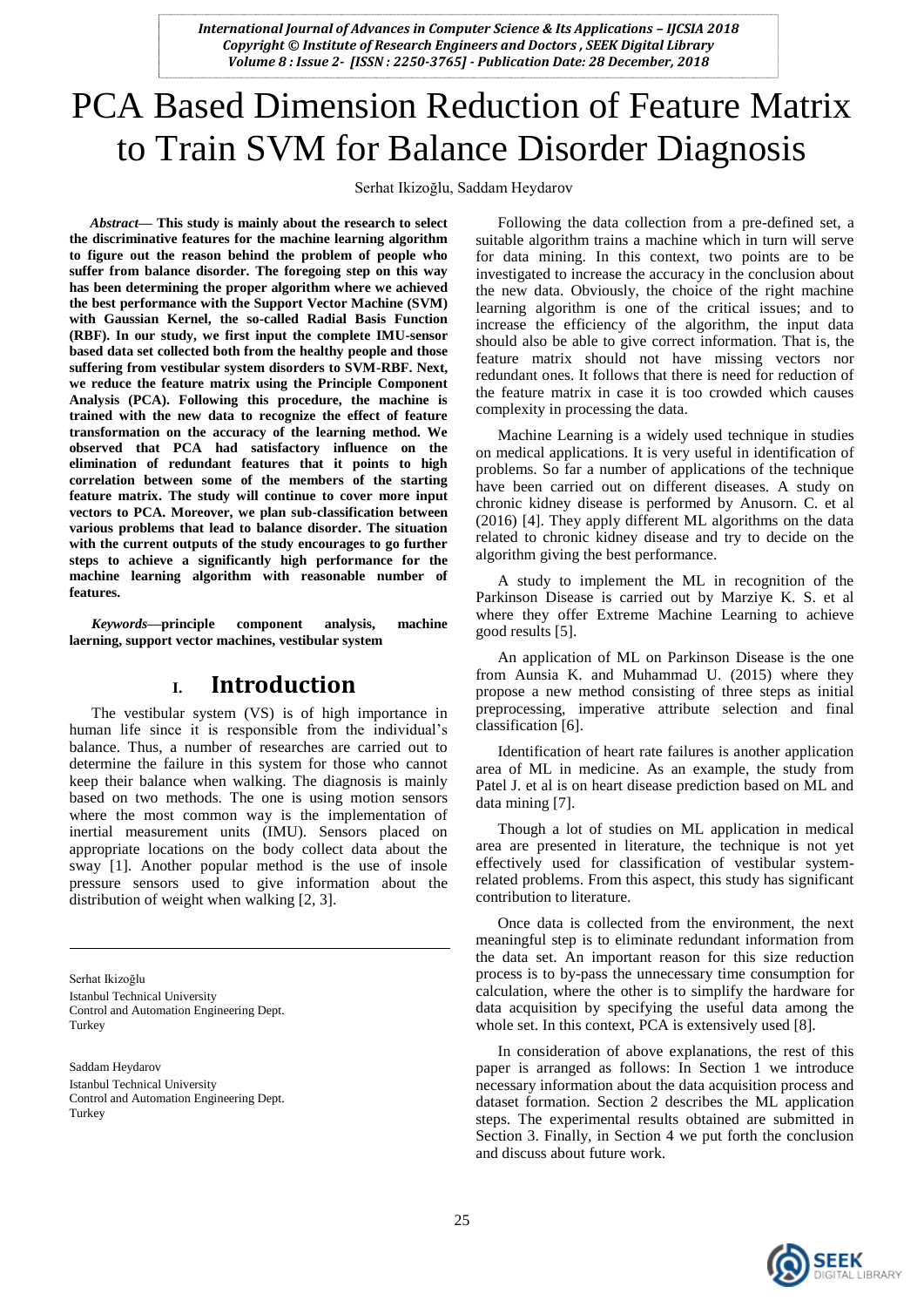## **II. Dataset Formation and Data Acquisition**

We collected data from 37 people of different ages out of which 21 were healthy and the rest complaining about balance disorder. Table 1 gives detailed information about the overall group.

| TABLE I. DISTRIBUTION OF SUBJECTS |  |  |
|-----------------------------------|--|--|
|                                   |  |  |

| <b>Subject</b> | <b>Healthy</b> | <b>VS-Disorder</b> |
|----------------|----------------|--------------------|
| Male           |                |                    |
| Female         |                |                    |

The group having VS-Disorder suffered from different diseases such as Multiple Sclerosis (MS), Benign Paroxysmal Positional Vertigo (BPPV), Vestibular Neuritis (VN), Benign Positional Vertigo (BPV) etc. mainly diagnosed by Computerized Dynamic Posturography.

Table 2 lists the specs of the IMU sensor used. It is the MTW2 Wireless unit from Xsens that houses 3D accelerometers, 3D gyroscopes and 3D magnetometers [9].

<sup>T</sup>ABLE II. <sup>S</sup>PECIFICATIONS OF THE IMU SENSOR USED

| Mass                          | 27 grams              |
|-------------------------------|-----------------------|
| Physical dimensions           | 34.5 x 57.8 x 14.5 mm |
| Static accuracy (Roll, pitch) | $< 0.5$ degree        |
| Static accuracy               | $< 1$ degree          |
| Dynamic accuracy              | 2 deg RMS             |
| Angular resolution            | $0.05$ deg            |
| MTw internal sampling rate    | 1800 Hz               |
| Max acceleration              | 16g                   |
| Max MTw update rate           | 75 Hz (for 6 MTw)     |

We placed sensors on several locations on the body such as the feet, ankles, knees, waist etc. The locations were chosen to give related data for the features listed in Table 3. Most of these features are widely used in literature [10-13]. Explanations for some features are given in Table 4.

| TABLE III. FEATURES SELECTED |  |  |
|------------------------------|--|--|
|------------------------------|--|--|

| Average step length-right         | Average ascent by right foot       |
|-----------------------------------|------------------------------------|
| Average step length-left          | Average ascent by left foot        |
| Average velocity                  | Total Dist. Traveled by right foot |
| Step symmetry 1                   | Step symmetry 2                    |
| Total Dist. Traveled by left foot | Left knee swing                    |
| Left knee flexion angle           | Average swing by left knee         |
| Avrg flexion angle by left knee   | Right knee swing                   |
| Right knee flexion angle          | Average swing by right knee        |
| Avrg flexion angle by right knee  | Waist anterior swing               |
| Waist posterior swing             | Slope of Waist during walking      |
| Lateral swing to left             | Lateral swing to right             |

TABLE IV. EXPLANATIONS FOR SOME OF THE FEATURES

| <b>Parameter</b>            | <b>Definition</b>                                            |
|-----------------------------|--------------------------------------------------------------|
| Waist posterior swing [deg] | Waist angle as a result of swing<br>done during walking, deg |
| Lateral swing [deg]         | Swing done to the right or left<br>from stationary position  |
| Ascent by foot [m]          | and<br>Distance between foot<br>ground during toe off        |
| Velocity [cm/s]             | Ratio of length of walking path<br>to time spent on walking  |

The data was acquired at Istanbul University - Cerrahpasa Medical School – Audiology Department upon Ethical Committee Approval taken from the administration. Approval was also taken from the subjects for data collection. To form the required data, the free acceleration data of the motion sensors were used. These make use of the magnetic field of the earth; thus, it is critical that almost no other magnetic field should exist nearby to prevent from interference with the earth field in order not to lead to miscalculation. To provide the described ambient we collected data on weekends when almost all the electrical units were shut down. Figure 1 presents a view from the environment. The subjects were asked to walk along a straight line of approx. 12 meters.



Figure 1. A view from the environment of data collection.

Figure 2 demonstrates data for some features on 3D histograms.



Max. lateral swing to right [deg]



Figure 2. 3D histograms for some features.

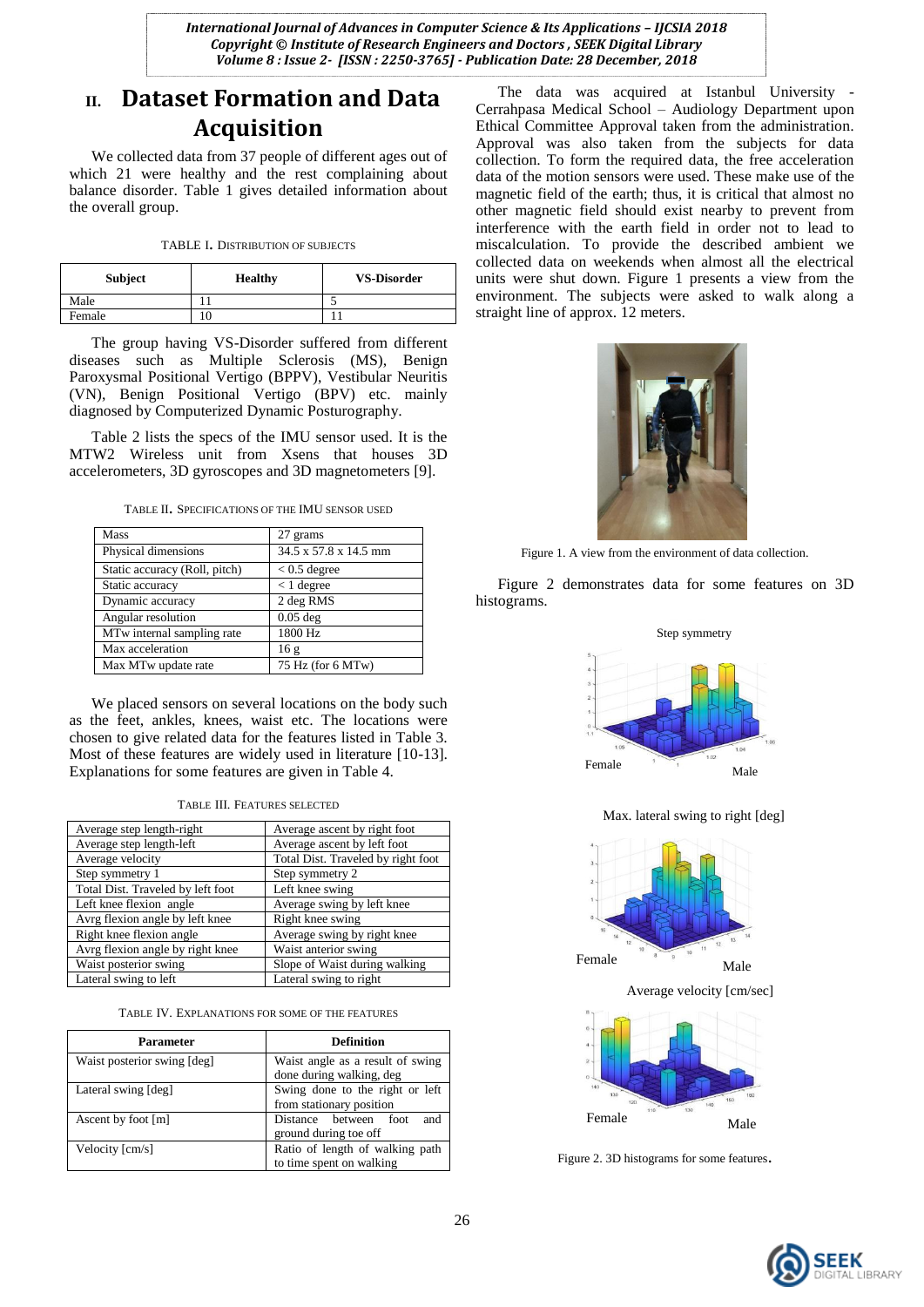# **III. Machine Learning Algorithm**

In order to decide upon the ML algorithm we first checked for the performance of different algorithms using MATLAB. Table 5 presents the success of some algorithms.

TABLE V. PERFORMANCE COMPARISON OF SEVERAL CLASSIFICATION ALGORITHMS

| <b>Classification</b><br><b>Algorithm</b> | <b>Kernel Function</b> | Accuracy $(\% )$ |
|-------------------------------------------|------------------------|------------------|
| Complex Tree                              | X                      | 50               |
| Medium Tree                               | X                      | 50               |
| Simple Tree                               | X                      | 50               |
| <b>Linear Discriminant</b>                | X                      | 66.7             |
| Logistic Regression                       | X                      | 50               |
| <b>SVM</b>                                | Linear                 | 72.2             |
| <b>SVM</b>                                | Quadratic              | 83.3             |
| <b>SVM</b>                                | Cubic                  | 83.3             |
| <b>SVM</b>                                | Fine Gaussian          | 66.7             |
| <b>SVM</b>                                | Medium Gaussian        | 83.3             |
| <b>SVM</b>                                | Coarse Gaussian        | 55.6             |
| <b>KNN</b>                                | Medium                 | 55.6             |
| KNN                                       | Coarse                 | 55.6             |
| <b>KNN</b>                                | Cosine                 | 55.6             |
| <b>KNN</b>                                | Weighted               | 72.2             |
| Ensemble                                  | <b>Boosted Tree</b>    | 55.6             |
| Ensemble                                  | <b>Bagged Tree</b>     | 72.2             |
| Ensemble                                  | Subspace               | 66.7             |
|                                           | Discriminant           |                  |
| Ensemble                                  | Subspace KNN           | 72.2             |

As it is also observed from Table 5, the best performance was achieved with Support Vector Machine. This in fact confirms the reality that for biological signals SVM is the algorithm mostly used in literature.

#### *A. Support Vector Machines (SVM)*

SVM is a well-known machine learning algorithm for supervised classification. The idea behind it is to find a hyper-plane between classes for optimum separation [14]. As illustrated in Figure 3a, one might be able to define a number of hyper-planes to separate two classes, but SVM searches for the optimum one. On the mathematical basis, this can be explained briefly as follows:

For the separating hyper-plane, the equation is

$$
h(x) = g(\mathbf{w}^T \mathbf{x} + \mathbf{b})
$$
 (1)

where **x** is the feature vector and **w** and **b** stand for weight and bias vectors respectively  $[14]$ . The function  $g(r)$  gives  $-1$ for r<0 and +1 otherwise. The method searches for the geometric margin that is the shortest Euclidian distance of the feature from the hyper-plane (Figure 3b).

Hence, the maximum geometric margin is achieved with

 $max_{h,w,b}$  h s.t.  $T$ **x**(i) + **b**) >  $\Box$  for all training examples  $||w||=1$  [14].  $(2)$ 



Figure 3. Support vector illustrations (a: top) [15, 16].

The corresponding (w, b) pair forms the optimal hyperplane. The explanations so far are valid for classes that are linearly separable. If this is not the case, Kernel functions are to be used for space transformation that the features are linearly separable in the new space. In our study, Gaussian Kernel is used which is given as [17]

$$
K(x,x') = exp(-\Box \qquad \qquad ||x-x'||^2)
$$

(3)

### *B. Reducing Dimension*

The number of features used for machine learning and data mining is an important issue. Especially if the data set is not large, large number for the feature set may cause overfit in the learning which in turn may lead to misclassification of the unknown input vector. Thus, the feature matrix should include a reasonable number of vectors which is the issue of dimensionality reduction. Two main methods are mainly applied for this purpose. The one is the so-called "Feature Selection' (FS) where sufficient number of features will be selected among the starting feature set. The other method is the "Feature Transformation" (FT) where using the original feature set, a transformation to a new set is performed that contains less number of feature vectors than the original set.

In this study we chose the FT method, since the nature of data acquisition gives the opinion that significant number of features might be close correlated. To apply the mentioned method, we made use of the Principle Component Analysis procedure.

### *C. Principle Component Analysis (PCA)*

As explained above, we search for the optimal hyperplane which is the one on which sum of squares of projection of features are minimum. Here, PCA helps to

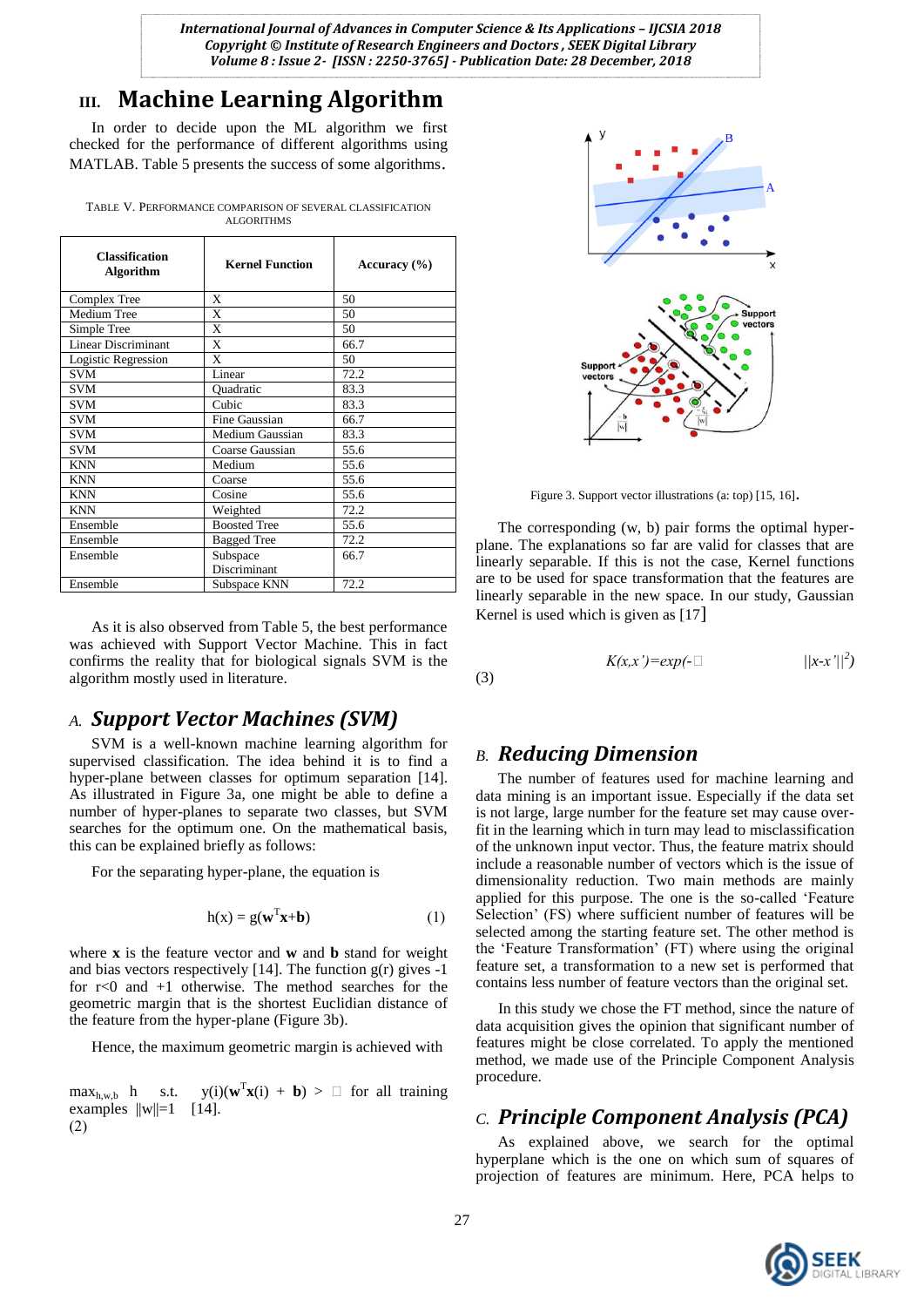reduce the number of features to decrease the calculation complexity without significant loss of information.

PCA is a statistical method used to reduce the dimension of the original matrix [18]. The steps to go for the aim can be summarized as follows:

Let any raw feature have the mean value

$$
\mu = \frac{1}{m} \sum_{i=1}^m x^{(i)}
$$

and the variance

$$
o_j^2 = \frac{1}{m-1} \sum_{i=1}^{m} (x_j^{(i)})^2
$$

- Raw features are first normalized to have zero-mean and unit-variance
- The covariance matrix is evaluated as

$$
\sum = \frac{1}{m-1} \sum_{i=1}^{m} (x^{(i)}) (x^{(i)})^T
$$

- The eigenvalues and eigenvectors of the covariance matrix is found.
- The eigenvectors are perpendicular to each other and give information about the characteristics of the data. The principle component is the eigenvector having the highest eigenvalue. So, the eigenvectors are put in order from having the highest eigenvalue to lowest.
- The feature-vector is constituted with selected number of eigenvectors according to predefined criteria (Usually acceptable accuracy).
- The final step to form the new data set is that the transpose of the mean-adjusted original data set is multiplied on the left with the transpose of the feature-vector.

The reduced matrix is in form of

$$
Z = U_{\text{red}}^{\text{T}} * \mathbf{x} \tag{4}
$$

where U<sub>red</sub> is the matrix with reduced features.

Our criteria to determine the number r of new vectors has been that the loss of information will be less than 1%. This is, that we select r vectors in replacement of m to satisfy the inequality

$$
\frac{\frac{1}{r}\sum_{i=1}^{r}||x^{(i)} - x_{proj}^{(i)}||^2}{\frac{1}{m}\sum_{i=1}^{m}||x^{(i)}||^2} < \frac{6}{1}
$$

where  $\mathbf{x}_{\text{proj}}$  is the projected vector of the new matrix.

#### **IV. Experimental Results**

The ML algorithm was decided to be SVM with RBF after using 5-fold cross validation to prevent over-fitting [19]. The accuracy of the selected algorithm was also verified with Receiver Operating Characteristics (ROC) graphs of different algorithms using MATLAB [20]. Next,

PCA was applied on the raw feature matrix for size reduction using MATLAB toolbox. The criteria as the information loss of maximum 1% was applied in this phase of the study. The final feature matrix contained 13 vectors, significantly less than the raw matrix with 22 vectors. This obviously points to the fact that many of the original features are correlated to each other as expected. The accuracy with the new matrix was calculated as 82.6%, somewhat less than the starting value with 83.3%. The drop in accuracy is considered to be acceptable.

## **V. Conclusion and Future Work**

This study is a valuable part of a project on defining the problems of people suffering from balance disorder. In this context, data is collected from both the healthy people and those having complaints concerning the vestibular system. The overall aimed procedure can briefly be listed in two steps, namely the machine learning and the data mining. Regarding the first step, SVM with RBF is determined as the most powerful method for our data set. At the beginning, we have determined 22 features to be helpful for accurate decision. Next, to reduce the calculation complexity, PCA is applied on the original feature matrix. Under the criteria that the information loss will be less than 1%, we have obtained a reduced matrix of 13 vectors. The final success in learning is found to be 82.6%.

Though we have gone a substantial way so far, the study has not come to an end. Within the frame of this study we are planning to add new feature vectors, thus, enlarging the feature matrix. The data acquisition process is also going on. These factors will obviously contribute in increasing the accuracy of the whole system. Another significant part of the future study will be to develop the system not to classify between healthy people and sufferers only, but also subclassify between specific reasons of balance disorder.

#### *Acknowledgment*

This research is a part of the project "Development of a dynamic vestibular system analysis algorithm & Design of a balance monitoring instrument' (ID:115E258) supported by the Scientific & Technological Research Council of Turkey (TUBITAK).

#### *References*

- [1] D. Basta, M. Rossi-Izquierdo, A. Soto-Varela, & A. Ernst, "Mobile posturography: posturographic analysis of daily-life mobility" Otology & Neurotology, 34(2), 2013, 288-297.
- [2] S. Crea, S. M. M. De Rossi, M. Donati, P. Reberšek, D. Novak, N. Vitiello, M. C. Carrozza, M. C. "Development of gait segmentation methods for wearable foot pressure sensors", Proceedings of the Annual International Conference of the IEEE Engineering in Medicine and Biology Society, EMBS, 2012, pp. 5018–5021. <http://doi.org/10.1109/EMBC.2012.6347120>
- [3] A. K. Chong & P. Milburn, "Human Plantar Pressure Image and Foot Shape Matching", Journal of Biosciences and Medicines, 3(June), 2015, 36–41.
- [4] A. Charleonnan, T. Fufaung, T. Niyomwong, W. Chokchueypattanakit, S. Suwannawach, & N. Ninchawee, "Predictive analytics for chronic kidney disease using machine learning techniques", Management and Innovation Technology International Conference (MITicon), IEEE, 2016 (pp. MIT-80).